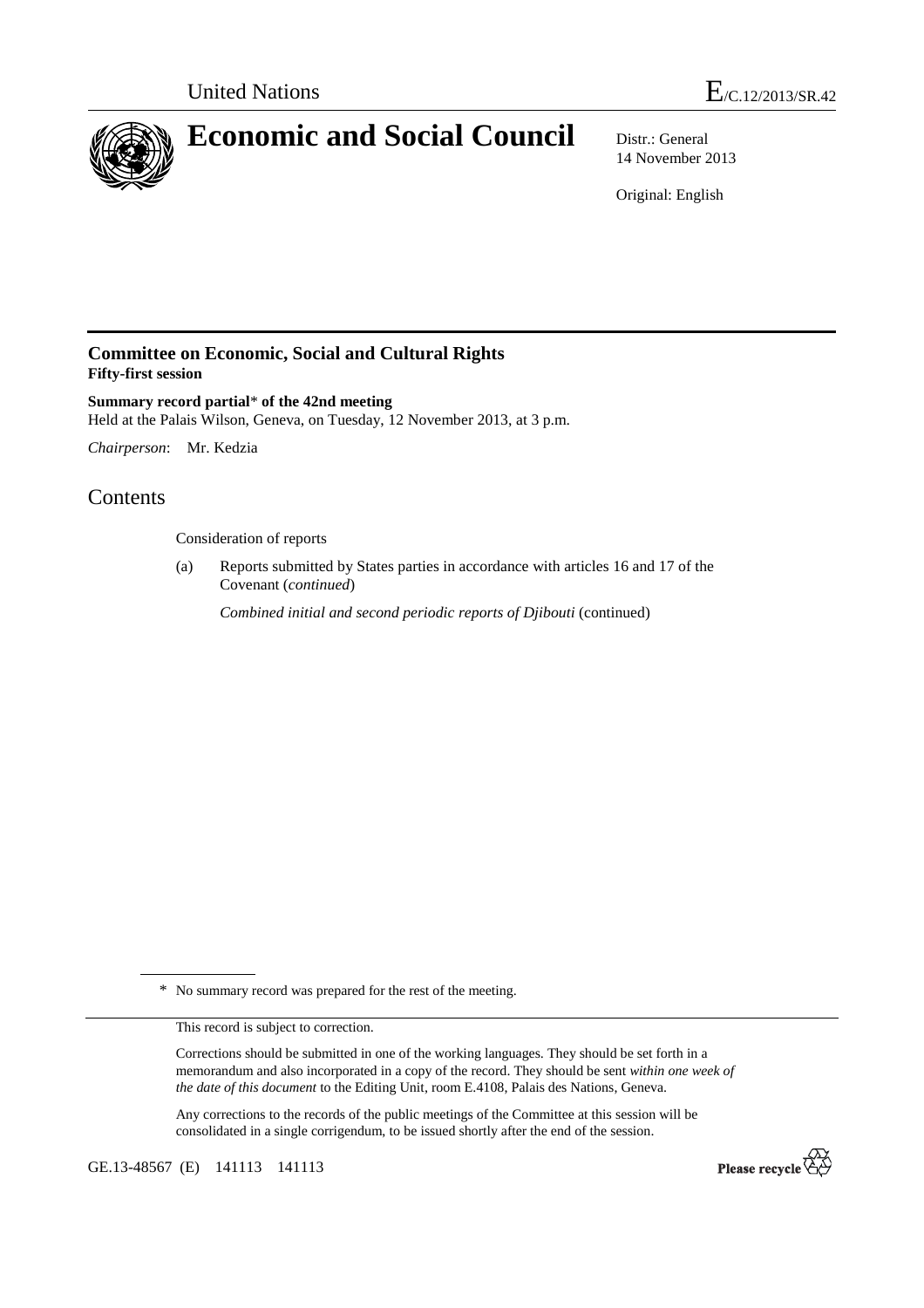*The meeting was called to order at 3.05 p.m.* 

## **Consideration of reports**

 **(a) Reports submitted by States parties in accordance with articles 16 and 17 of the Covenant** (*continued*)

*Combined initial and second periodic reports of Djibouti* (continued) (E/C.12/DJI/1- 2; E/C.12/WG/DJI/Q/1-2; E/C.12/DJI/Q/1-2/Add.1; HRI/CORE/DJI/2010)

1. *At the invitation of the Chairperson, the delegation of Djibouti took places at the Committee table.* 

2. **Ms. Kayad** (Djibouti) said that the Constitution guaranteed press freedom and citizens could access any news source. The Internet was freely available and downloads were not restricted.

3. To improve education for nomads, schools had been moved closer to rural communities. There were currently more than 90 rural schools and the Government had endeavoured to reduce the time children spent travelling to school to less than one hour. Nomadic children also received free school supplies. Various incentives encouraged nomadic families to send girls to school and the Ministry of Education provided separate latrines for boys and girls and was increasing the number of separate dormitories in boarding schools, which had been a major obstacle to girls' attendance. The Ministry regularly inspected all schools. Despite the construction of new schools, infrastructure remained inadequate. New schools were mostly built by the State, which attempted to use resources rationally, for example by building schools to be shared by several communities.

4. While previously only a minority of rural children had enrolled in school, recurrent droughts had prompted families to plan alternative sources of future income, resulting in increased numbers of rural children attending school. The Ministry planned to pilot a mobile school that would follow nomadic communities. Owing to climate problems, nomads were becoming semi-sedentary, with the result that providing services to them was becoming easier. Rural children could attend secondary schools in larger towns and stay in dormitories; their families were discouraged from following them in order to avoid a rural exodus.

5. Dropping out was not a serious problem in Djibouti. Schooling was obligatory up to age 16; the State provided both traditional and vocational education, or parents could provide alternative education. Given the success of efforts to improve attendance, the focus was shifting to improving the quality of education. A teacher training centre had been established, the practice of splitting the school day between two groups of students was discouraged and the quality of teaching and curricula was monitored. Textbooks were produced by a body that also broadcast educational radio programmes, and an educational television channel was planned. Private schools were mostly French- or Arabic-speaking. They were monitored and authorized by the Ministry of Education, had to respect various regulations and were subject to the same inspections as State schools. However, the majority of families were unable to afford their fees.

6. Violence in schools was uncommon. The Criminal Code severely punished sexual harassment and aggression towards children; being a teacher was an aggravating circumstance in such practices. Schools had parent-teacher committees that could immediately bring cases to the Ministry's attention. There was a system addressing the needs of young persons with disabilities, 11 of whom currently attended the University of Djibouti.